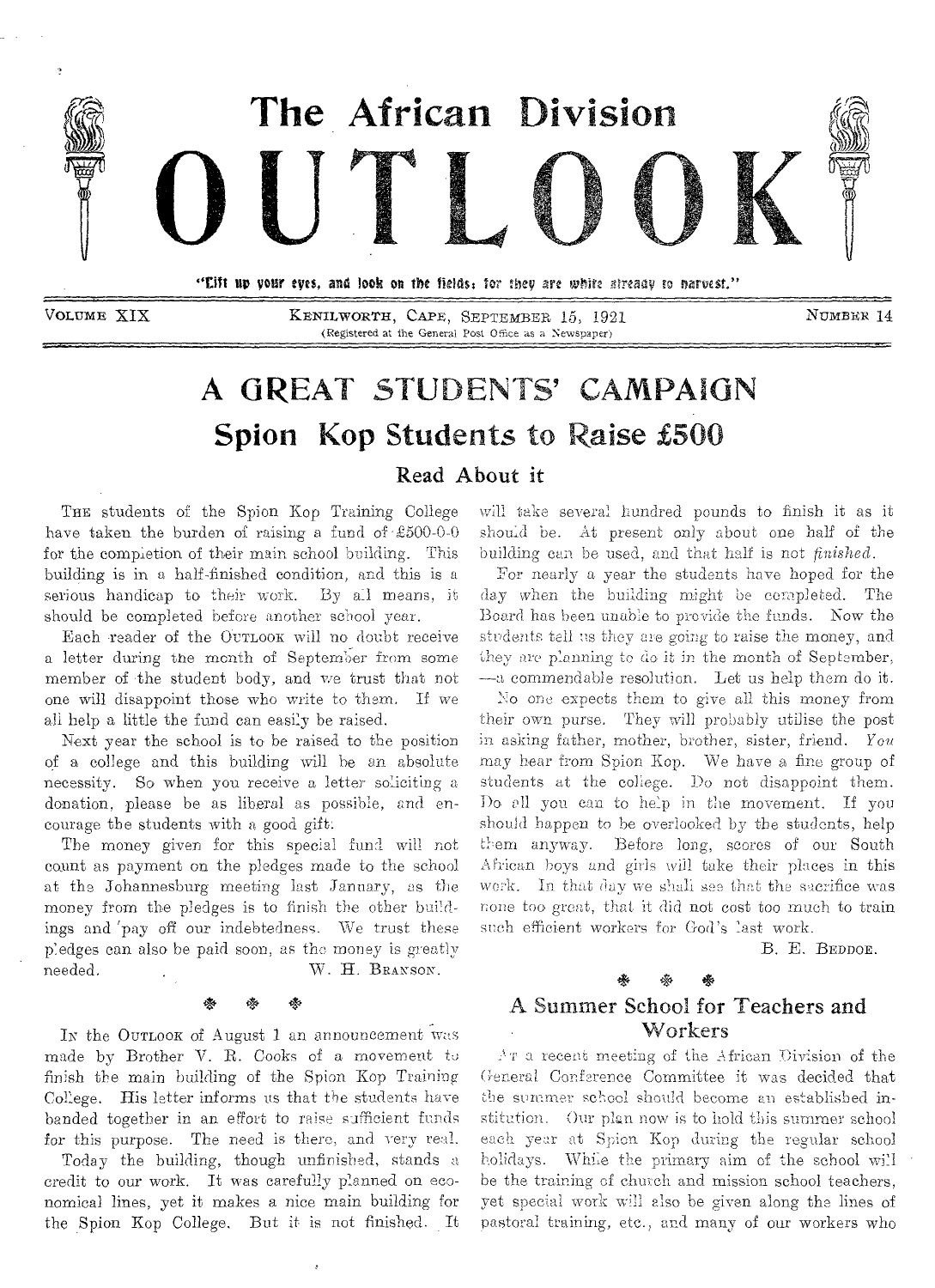may not have had the advantages of a good education would do well to plan to attend. Full details concerning the course of study to be offered will appear soon. We trust that many who are now in public school work will plan to attend this summer school, and then enter our own educational work.

Those desiring to attend should write their respective conference presidents or mission field superintendents.

W. H. BRANSON.

### æ

### A Week at Spion Kop

### *(Continued.)*

MY conversation with the preceptor concerning the Student Movement Campaign was interrupted by the ringing of the evening study-hour hell. Feeling tired after my long journey, I retired to my room. (The guest chamber is a sununy room in the girls' dormitory.) I was awake early the next morning, but no sound broke the stillness save the barking of a native dog in the distance, and the weird hooting of an owl near by. All was quiet until the rising bell at 5 :45 awakened this happy school family to the busy activities of another day. A low hum of voices could now be heard, through the dormitory, with an occasional burst of song or laughter from some young heart. Forty-five minutes is given after the rising bell for dressing, and the Morning Watch. At 6:30 begins an hour's recitation or study. The bell at 7:45 is a signal for all to assemble in the dining room for worship.

As the beautiful words of the morning hymn "Still, still with Thee when purple morning breaketh, when the bird waketh and the shadows flee;" floated out upon the stillness of the morning air, again I felt the spirit of Spion Kop grip my heart, and I said, "It is good to be here."

Breakfast, which was served on the cafeteria plan, consisted of two well cooked porridges, a fruit toast nut butter, brown bread, milk and coffee. The morning meal ended, I went with Mr. Weiss, the head gardener, to see the work over which he has supervision. The gardens, even at the dry season of the year, are looking quite green. They are irrigated by means of the water wheel, which was built and placed in the river. I see great prospects for the future of the garden as this irrigating plan is developed and perfected.

The regular school session begins at 9 :30, after an hour's work or recreation period. I spent the morning visiting some of Mr. Venter's Dutch classes, and was pleased as I heard them reading "Testimonies for the Church," Volume 9, in this language. Because of the lack of a finished room in the school building,

the Dutch classes meet in what is intended for the girl's parlour. - This is about 100 yards from the school building, and, especially in the rainy weather, it is most unsatisfactory to pass the classes back and forth. Let us hope the Student Movement Campaign, of which I hear so much, will bring in ample means to finish this building before another year.

The period just before recess on Thursdays is devoted to sight singing under the efficient leadership of Mrs. Venter. After a ten-minute intermission, the classes continue until 1 :30, when dinner is served. The menu for the day was lentil soup, baked potatoes and nut gravy, bean cutlets, carrot salad, banana custard, and brown bread.

At 2 :30 the work period begins, and I was especially pleased to visit the young ladies in their domestic duties. As I watched them at their various lines of work, and noted the rows of nicely baked bread fresh from the oven, there came to my mind a statement from the book "Education:"

"If need be, a young woman can dispense with a knowledge of French and Algebra, or even of the piano; but it is indispensable that she learn to make good bread, to fashion neatly-fitting garments, and to perform efficiently the many duties that pertain to home-making."

I was no less interested in the young men as I strolled about the place and saw them in various lines of work. Surely, I thought, this is in harmony with the instruction from the Lord:

"The youth should be led to see the true dignity. of labour." "That which trains the hand to helpfulness, and teaches the young to bear their share of life's burdens, is most effective in promoting the growth of mind and character." "An education derived chiefly from books leads to superficial thinking. Practical work encourages close observation and independent thought. Rightly performed, it tends to develop that practical wisdom which we call common sense." "Those who recognise science in the humblest work will see in it nobility and beauty, and will. take pleasure in performing it with faithfulness and efficiency. A youth so trained, whatever his calling in life, so long as it is honest, will make his position one of usefulness and honour."—"Education," pp. 216-222.

The bell at 4:30 is a signal to stop work and prepare for the afternoon study hour, which begins at 5:00 o'clock.

The evening meal, served at 6 :00, consisted of bread and butter, porridge with dates, fruit, rusks and coffee. After the supper, I had a chat with the genial cook. Mrs. Burton, who dispenses the appetising viands to Spion Kop's hungry boys and girls.

Then by invitation I met with the young people's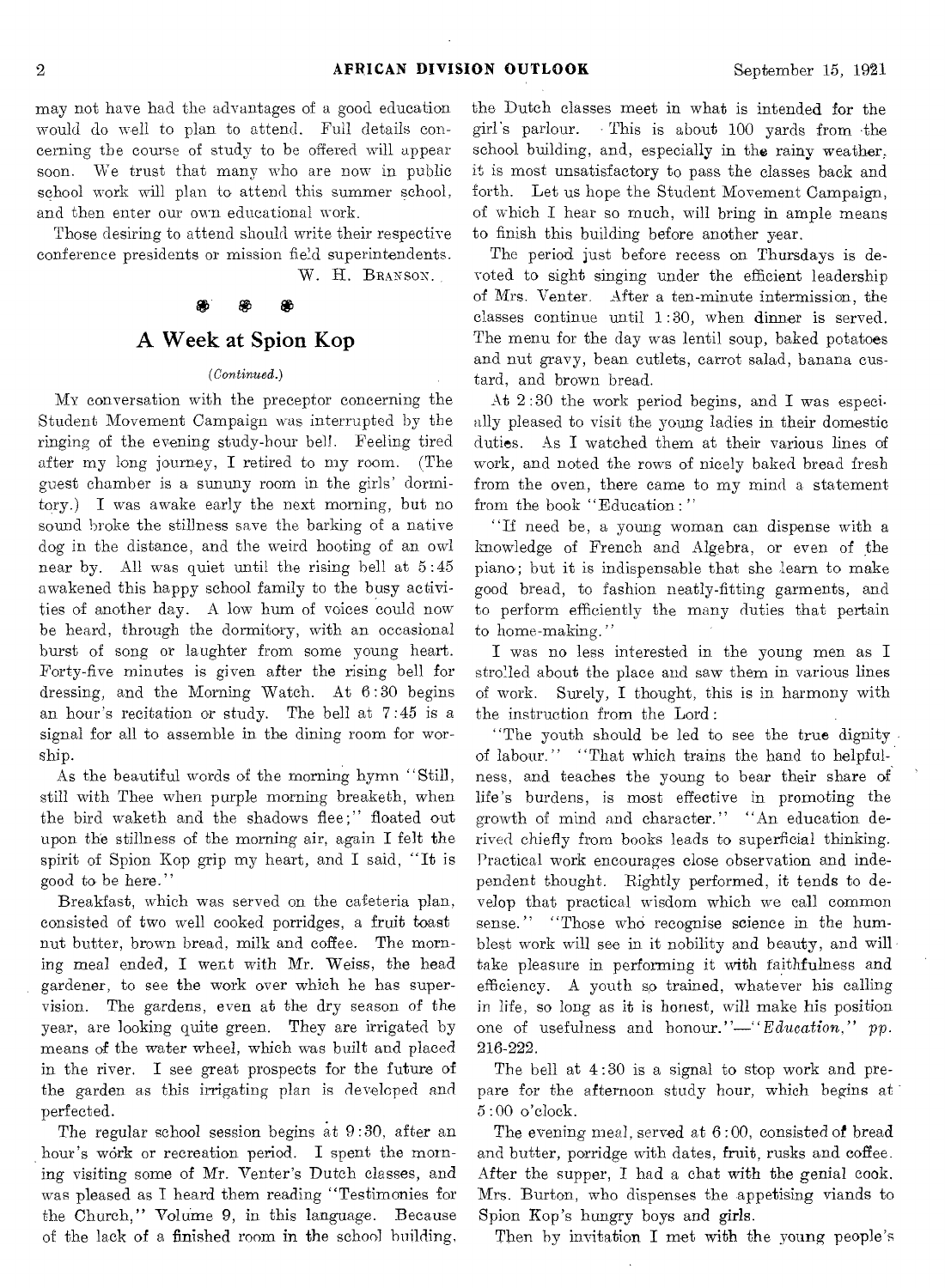committee in the preceptress' parlour, and counselled with them concerning the work of their society. The bell calling them to the evening's worship and study, sent me to my room to meditate upon the future of the school. As I looked from my window across the campus and saw the school building standing alone in the moonlight, I thought of its unfinished condition, and of the desire of this band of young people to gather in during the month of September sufficient money to finish the building. As I knew of the hundreds of appealing letters they are sending out to our people all over South Africa a prayer went up to God, "Lord, help Thy people to arise and finish this work, and disappoint not these young men and women."

*(To be continued.)* 

### *4\* 4,4\**

### Notes from Spion Kop

Doms WATKINs very much enjoyed the visit of her parents and her brother Georgie, previous to their departure for their home in Beira.

Just before moving from Ladysmith, Mrs. Crouch spent a week at Spion Kop with her daughter Eileen.

Professor and Mrs. Boekhout recently spent a week end with the school. They gave an inspiring report of the work at Standerton from where they had just come. Brother Boekhout took the Sabbath service.

Mrs. Bender and Miss Harding recently spent two days in the town of Ladysmith, taking subscriptions for the *Signs.* Most of the subscriptions were taken from individuals who have been reading the *Signs* for some time. Ninety names of persons who are interested in our literature were secured. The people of the town have also responded very liberally with means in the recent Harvest Ingathering campaign. We are glad that the conference has alloted this territory to the school for missionary work.

Pastors Birkenstock and Hyatt spent a week end at Spion Kop in the interests of Home Missionary work. We were glad for their instructions and timely counsel.

Brother T. J. Gibson spent a few days recently with his sons Delmer and Virgil. We wish him God's choicest blessings as he proceeds to his new field of labour.

Another visit from a missionary leader was that of Pastor Olmstead. We enjoyed his chapel talk on Tuesday the 30th of August.

A number of the students and teachers have been active in the Harvest Ingathering work in Ladysmith. Our total has now reached  $\pounds 220$ . We hope to see it grow still larger.

### Attention, Missionary Volunteers

THOSE who so liberally promised to help the Missionary Volunteer goal for this year will be pleased to hear that we have already purchased a plot of ground where we hope shortly to erect a building for our church headquarters. We believe that the plot is in an ideal position and that the location could not be bettered. One of the conditions of purchase is that we erect a building of not less than £400 in value within twelve months. Now we are looking to our young people to raise the £500 promised at the time of the Johannesburg conference, and we know that they will not disappoint us. We believe that it is absolutely essential that our European work be honourably represented here just as soon as possible, and the sooner we do this the better it will be for us in our efforts on behalf of the natives. The money pledged by the Young People's societies will greatly assist us, but the greater part of the burden of erecting a church building in Bulawayo will fall heavily upon the shoulders of the few faithful European members in this field. J. E. SYMONS.

# •<br>※ ※ ※

### For Europe

### Sabbath, September 24

Soon the third quarter of 1921 will have past, and the thirteenth Sabbath, September 24, will be here. These "Thirteenth Sabbaths" have come to be special days among Seventh-day Adventists. For several years we have consecrated a special offering on each thirteenth Sabbath to a special mission field or work.

September 24, our offering in the Sabbath school will be for Europe. There are many parts of continental Europe in destitute circumstances today. A terrible blight has followed the war. In millions of instances people are suffering from famine. At this time the interior and especially the eastern parts of Europe must have help. Of still greater importance than this are the needs of our work in those sections. No greater need has been presented before us in many months. From all parts of Africa, there should be a spontaneous response to this call from Europe. Let every member plan to devote a special offering to this purpose. Let us make this Thirteenth Sabbath Offering the largest in the history of our work in Africa. If we plan a week or two in advance, every Sabbath school in this country can make this its largest Thirteenth Sabbath Offering. Let us plan a liberal gift to Europe on Sabbath, September 24.

B. E. BEDDOE.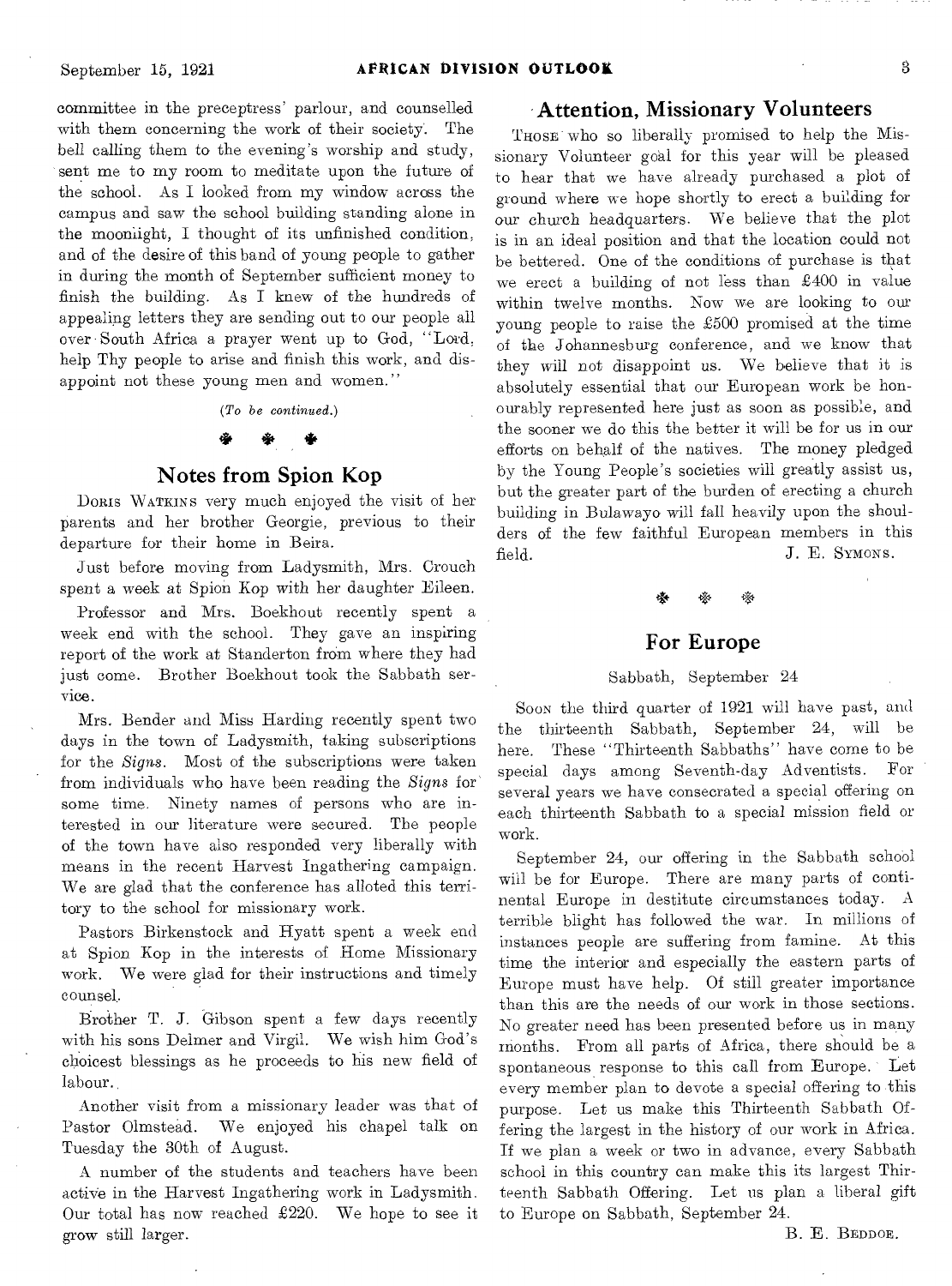### Our Work in Europe

JUST now the press reports from Russia, picture terrible conditions of famine, and pestilence. From a personal letter from Professor L. L. Caviness, we quote the following interesting items :

"A most important meeting has just been held at Skodsborg, Denmark; and as I now sit in the train riding rapidly through Germany on my way to Paris, and think the matter over I am more than ever impressed with the fact. This General Conference Commitee council brought together representatives from all over Europe. For the first time since the outbreak of the great war, Russia was represented in the person of Elder Daniel Isaac, who with his wife was able to come out of Russia by way of Riga because of his American citizenship and because he had lived in Riga before the war.

"It was with mingled joy and sorrow that his story was heard. We rejoiced to learn that God had been with his people in Russia in spite of all the difficulties through which that poor country has passed, and that eight hundred had been won to the truth even during the last year. The present constituency in the territory which still remains to Russia is as near as Brother Isaac could estimate, six thousand five hundred.

"Up to this spring on the Volga where Brother Isaac lived there was food enough. But now the Soviets have ceased to supply with bread even those who work for them there. The price of bread, when obtainable at all, is exorbitant,—ten thousand rubles for a pound. A good suit of clothes will not bring more than two pounds of bread; and most of the people have no good suits to give. They are glad to get gunny sacks and make clothes out of them to cover their nakedness. Other food stuffs are also equally expensive; a minister sold his silver watch for five pounds of lentils. At last news, that was all that he and-his family had- to eat, with nothing in view when that was gone.

"There are fifteen so-called governments in the Volga regions in which this year's crops are a complete failure. In other parts of Russia there is barely enough for the people living there and nothing at all to send as relief to the afflicted parts of the country. Mrs. Isaac wept as she told us her story and referred to her parents whom she had had to leave behind where starvation faces them.

"Plans were laid at the Council to bring\_ aid to our suffering brethren and sisters by sending them food if possible, and also Bibles and Christian literature for which there is a hunger almost as great as that for food. One man who had been able to buy up some Bibles received twenty pounds of potatoes for each Bible he sold. Our starving Russian brethren sent

an appeal by Brother Isaac not alone for food but for more Bible and Christian literature.

"The secretary of the European Division of the General Conference was able to present the first statistical report at the recent meeting that has been compiled since 1913. It showed a little over 53,000 Adventists in this field at the close of 1920; that means that 20,000 had been added to the church membership in the last seven years in spite of every difficulty which the work has encountered.

### New Recruits for Our Mission Fields

TUESDAY, August 8th, we were pleased to welcome to the shores of Africa three families from the United States, who have come to help in this field. From Florida come Brother and Sister Walter Walker, with an infant daughter; from California, Brother and Sister J. D. Baker, with two children, Ethel and James; and from Tennessee Brother and Sister Frank Thompson, with two children, Frank and John.

Sabbath, August 13th, the Peninsula churches at Claremont, Cape Town and Plumstead were favoured with addresses from these brethren. In the evening a pleasant hour was spent in welcoming these new workers to Africa.

Brother and Sister Walker have entered work in the Zambesi Union, expecting to labour for the Europeans in that section.

Brother and Sister Thompson are now in Johannesburg, studying the Zulu language, while Brother and Sister Baker are in Bloemfontein, studying the Sesuto language, preparatory to engaging in work in the Southern Union Mission.

Brother C. E. Wheeler of the Rusangu Mission is at present at the Cape. On Monday, September 5th, he was given the privilege of meeting at Cape Town docks Sister Walde, to whom he was united in marriage, on Sunday, September 11. They return soon to the Congo Border Mission.

### ※

### From British East Africa

A LETTER from Brother Max Poenig to Brother H. C. Wessels, brings good tidings from East Africa. Brother Poenig was taken prisoner by the British, and has recently been released from confinement in India. Though the mission at Pare was broken up by the war, yet the faithful native evangelists and teachers have carried forward the work, and twenty-three have been baptised at the station.

"The native teachers," writes Brother Peonig, "preach the present truth in their own schools and even to the Christians of other churches. Many Christians of the other churches are convinced of the truth.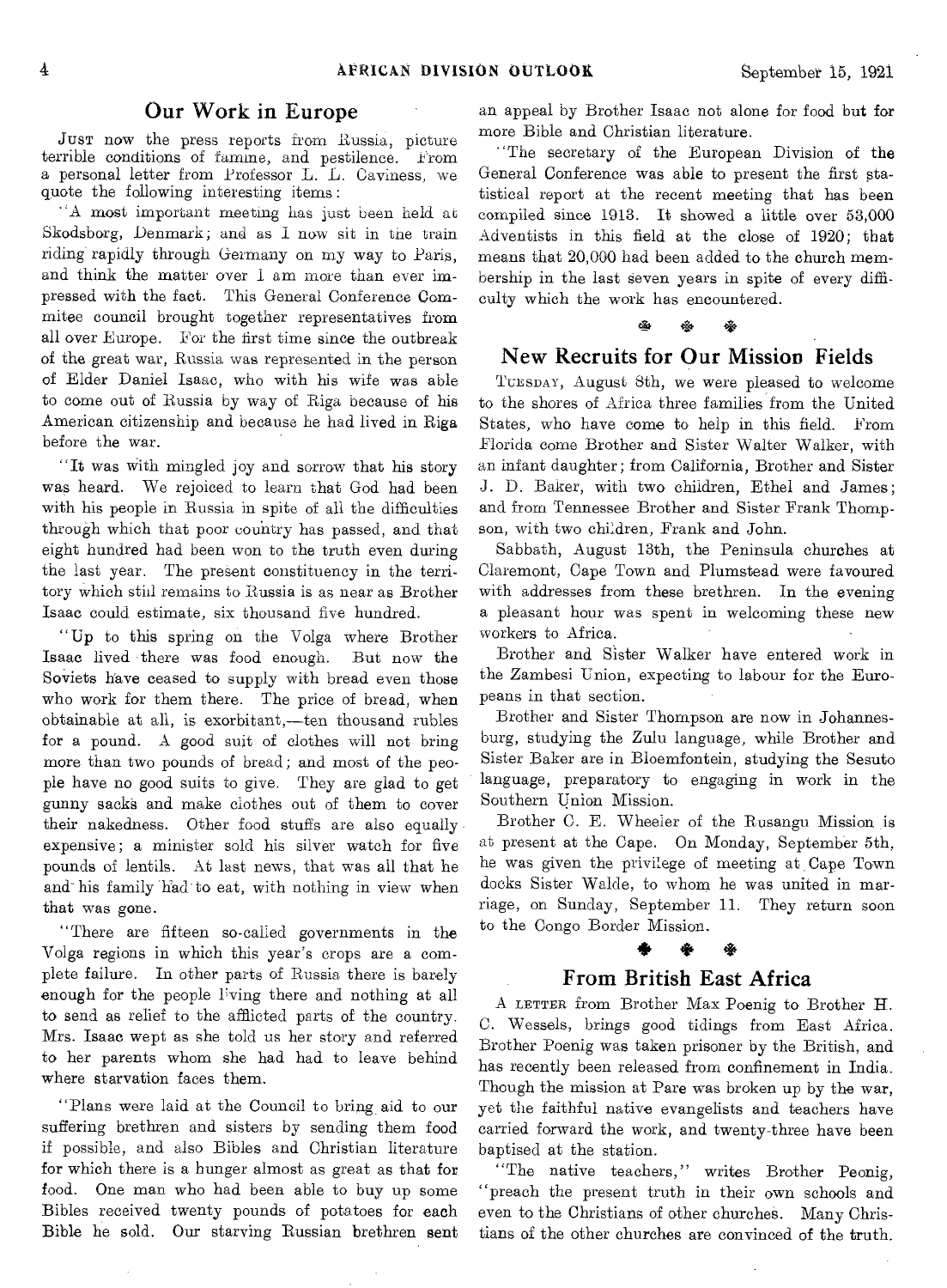and especially they examine the third angel's message against the worship of the beast, because our teachers explain to them the prophecies of Daniel 7 and Revelation 13 and 14.

"We Europeans could not step over the border of our mission field in East Africa, but the natives can do it with success to other tribes. In the Nyansa field, our dear brave native teachers did more than this. Since 1916 they have been without missionaries, and none of the natives are ordained. But they gathered in 110 new believers and have written to the Para company to send two native elders, to come and baptise this large company. Two native elders from Para left in May, to baptise and to ordain there worthy natives who may baptise in their mission field and celebrate the Lord's Supper with their members."

### +

### South African Union Conference

### Report of Home Missionary Work for Quarter Ending June 3oth 1921

|                                              |  |  | 36       |  |  |  |  |
|----------------------------------------------|--|--|----------|--|--|--|--|
|                                              |  |  | 965      |  |  |  |  |
|                                              |  |  | 24       |  |  |  |  |
|                                              |  |  | 384      |  |  |  |  |
| Churches Holding First Sabbath Service<br>11 |  |  |          |  |  |  |  |
|                                              |  |  | 907      |  |  |  |  |
|                                              |  |  | 345      |  |  |  |  |
|                                              |  |  | 2321     |  |  |  |  |
|                                              |  |  | 772      |  |  |  |  |
|                                              |  |  | 365      |  |  |  |  |
|                                              |  |  | 6267     |  |  |  |  |
|                                              |  |  | 8585     |  |  |  |  |
|                                              |  |  | 1217     |  |  |  |  |
|                                              |  |  | 435      |  |  |  |  |
|                                              |  |  | 94       |  |  |  |  |
|                                              |  |  | 6624     |  |  |  |  |
|                                              |  |  | 1760     |  |  |  |  |
|                                              |  |  | 493      |  |  |  |  |
|                                              |  |  | 699      |  |  |  |  |
|                                              |  |  | 270      |  |  |  |  |
|                                              |  |  | £38-16-4 |  |  |  |  |
|                                              |  |  |          |  |  |  |  |

### Is It Our Best ?

THE above report has many excellent features. It shows a large amount of work done by a few members. It also reveals that but about one-third of our membership are reporting any work done. If the other twothirds had given a report of equal amount of work done per member it would have made us all very happy I am sure. Since the Lord has given to "every man his work," why should not every man give an account of his stewardship?

There have been 14,852 papers sold and given away during the quarter, which is an average of fifteen permember for the whole membership, or about forty for each of those reporting. There were sold and given away 6,718 tracts which is only seven for each member, or seventeen for each one reporting.

We are told in the Testimonies that "the very simplest methods of work should be devised and set in operation among the churches." If every member had given away one paper and one tract each week, this report would have been much larger than it now is. Surely there is nothing more simple than the giving away of a tract or a paper, and that only one each week.

The eleventh hour has arrived, and the Master is saying to those whom He calls "idlers", "Go ye also into the vineyard; and whatsoever is right, that shall ye receive." Not one is excused. Even at this late hour we are to improve the few moments still left of the declining day. Shall we do it, and hear the "well done"? W. S. HYATT,

*Union H. M. Secretary.* 

### NATAL-TRANSVAAL CONFERENCE *Stranack Street, Martizburg, Natal*

### Among the Natal-Transvaal Churches

Iv company with Pastor J. J. Birkenstock, it has been my privilege to spend six weeks visiting the churches of Maritzburg, Durban, Vryheid, Johannesburg, Standerton, and Spion Kop. Several weeks before, their conference committee had planned for us to make these visits in the interests of raising funds for a literature campaign. I am pleased to say that our efforts were quite successful, and that we found our people ready and willing to lift in giving the message to the sparsely settled districts. Nearly  $\pounds 200$ was promised for the work of sending the printed page into these outlying districts of this conference. We surely have reached the time of which the Psalmist speaks when he says, "Thy people shall be willing in the day of Thy power."

While visiting Vryheid and Hlobane the brethren felt that the time had come when they should be organised into a church. This we were very happy to do, and officers were chosen. Dr. W. A. Haupt who was formerly an ordained minister of this conference, was chosen as the elder, and we are sure that the prospects of this little church are good for the future.

The visit to Standerton was a very happy occasion for all. Sabbath was a blessed day for the "little flock." On Sunday twenty-two were baptised, and a church of thirty was organised, and the ordinances celebrated. There are some twenty-five or thirty others who hope to be baptised a month later. Although the message has been given in all its points, still there is a good interest to hear more, and the brethren are planning to hold another short series of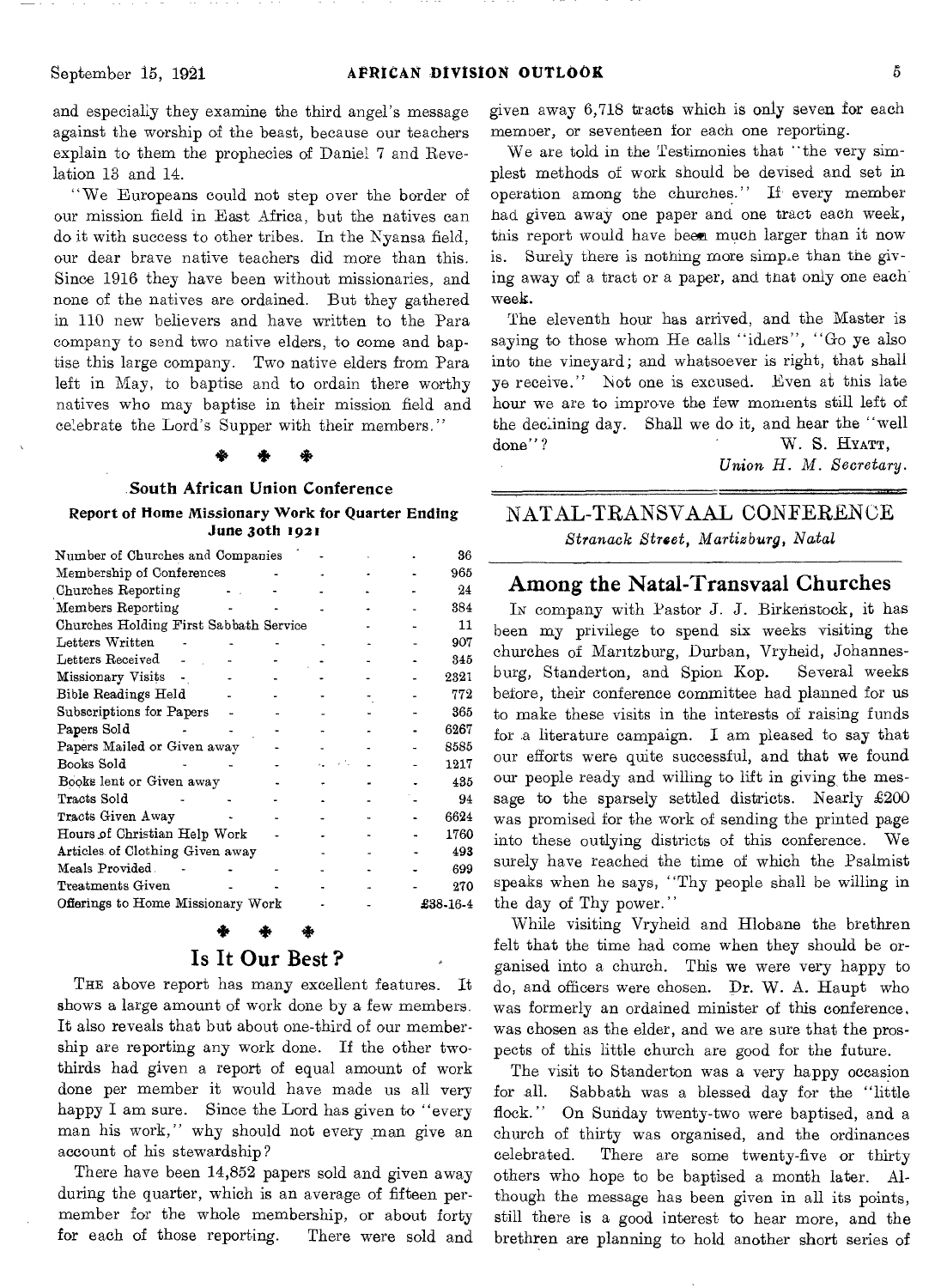meetings there soon. Nearly £300 was promised toward a church building and a club of seventy papers, *Sentinels* and *Wachters,* were ordered for home missionary work. The outlook is good for Standerton and the district about.

We found the Johannesburg church of good cheer. The meetings held in that city have added to their number so many that they now have *a* Sabbath school of 135, and the building is found to be too small. The believers in Maritzburg are very hopeful, since Pastor Paap had just returned and is now conducting *a* campaign in that city. We believe that this effort will be successful in every way. The Durban church is hoping that their turn will come next after Maritzburg. They certainly need help and doubtless they will soon get it.

Our visit to Spion Kop was short, but profitable. The students and teachers seem to be full of zeal for the spread of the message. Thus far they have gathered for the Harvest Ingathering fund over £200. The day we arrived a company were soliciting in Ladysmith, and two of the teachers, working together gathered just over twenty pounds. They are planning to work the country about the school. Clubs of our papers are being taken and these they are planning to scatter all about that section. We believe that God will bless these efforts. W. S. HYATT.

### ZAMBESI UNION MISSION

*P. 0. Box 573, Bulawayo, Rhodesia* 

### **A New Field Opened**

THE watchword of the Advent message is "Onward, ever onward." Each passing year witnesses its heralds entering new countries and there planting the banners of truth among new and strange peoples. Every year peoples who have never before heard the gospel story are brought under its influence. Its purpose is to compass the earth and it is rapidly moving on toward the accomplishment of that programme. Soon we shall see its final triumph, and then God will take His chosen from among all peoples, and will make them one people.

One of the latest territories to be entered in Africa is the "Caprivi Strip." This is a narrow strip of territory bounded on the west by German South West Africa, on the north by the Zambesi River, and on the south by the Lynyati river, running to a point about forty miles west of Livingstone. It is about three hundred miles long, but in most places is quite narrow, its maximum width being about one hundred miles. At present this country is administered by his Royal Highness, the Prince of Connaught, pending the final decision as to its form of Government.

Some time ago, Elder W. H. Anderson, at the invitation of the Union Conference, visited this territory and found a most favourable opening for mission work. Upon application, permission was granted us to open school work; and a school was opened near the eastern point of the strip, in the village of a paramount chief.

A few months ago plans were completed for Brethren Willmore and Bulgin to go to this territory, and prospect for a permanent mssion station. The writer in company with Pastor W. E. Straw recently joined them in this search. A very favourable spot has now been chosen near the Zambesi river, and formal application has been made to the Government for the grant of this site.

Most urgent appeals are coming from chiefs and head men for schools to be opened in their villages, and the one great reason given is "we want to learn about God, that we may know how to find Him." No mission work has ever been done in this territory before, and therefore these people seem perfectly willing to accept our distinctive doctrines without question. May we not hope for 'a great harvest of souls in the near future from this new country? Will not all our people pray for Brethren Willmore and Bulgin as they labour to establish the work among them?

W. H. BRANSON.

### **Harvest Time In Rhodesia**

 $\ddot{\phantom{1}}$ 

IN harmony with an action of the Division and Union Conference committees I am spending six weeks in Rhodesia, visiting mission stations and attending camp-meetings. Though I have been in this part of Africa only two weeks I can see unmistakable evidences of *the* prospering hand of God. God is greatly blessing His work in this field.

The camp-meeting has just closed at Solusi. The attendance was the largest they have ever had. Between three and four hundred were in regular attendance. Last Sabbath five hundred persons were present.

Brother H. M. Sparrow, in charge of the Solusi Mission, had carefully worked out his plans for the meeting. Four general meetings..were held with the natives each day. Pastor W. H. Branson, Pastor W. E. Straw, Mrs. A. P. Tarr and the writer were present from outside`the Zambesi Union to assist. Pastor E. M. Howard, the superintendent of the Zambesi Union field, and F. R. Stockil, the superintendent of the Southern Rhodesian field, were also present.

Surely the Lord is blessing the work of Solusi. Be-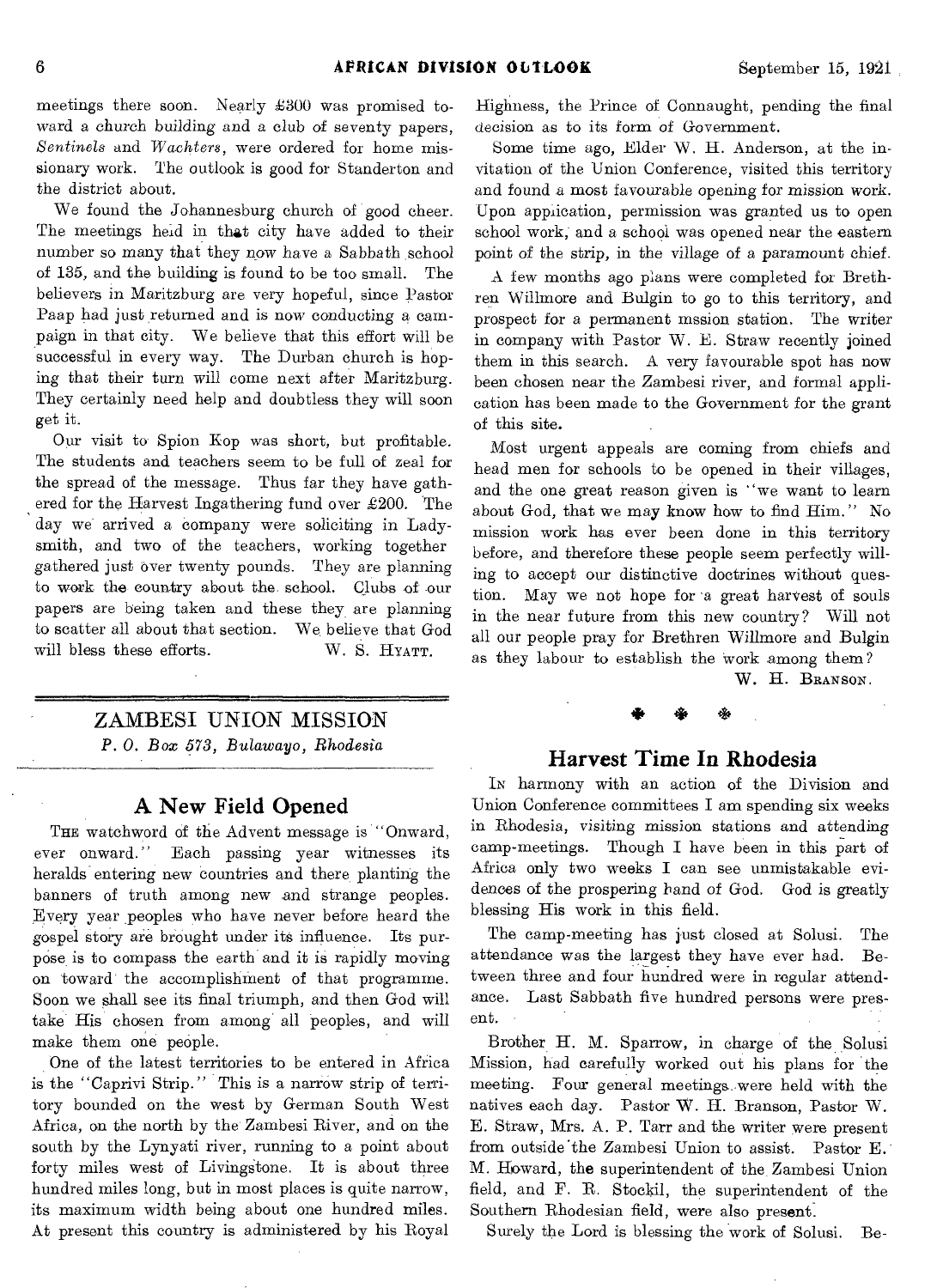fore the meetings closed fifty-two persons were baptised. One woman had walked eighty miles in order to be baptised. In all ninety-three baptisms have been recorded at Solusi' this year. Brother Sparrow reports that many more are to be baptised before the close of the year. This is harvest time in Rhodesia.

Our people in South Africa will be interested to know that Jim Myinza was ordained to the ministry at this camp-meeting. "Jim," our first convert from heathenism in Central Africa, is quite well known to our people. His ministerial labours are being wonderfully blessed of God. Many a believer in this field owes his conversion to the preaching of this faithful watchman.

Let us thank God for the fruitage we see in Rhodesia, and pray Him to send forth labourers into every part of this needy continent. B. E. BEDDOE,

### At Matjinkila's Kraal

A FEW days ago I had the privilege of accompanying Brethren F. R. Stockil and H. M. Sparrow on a trip to one of the Solusi Mission out schools.

This out school is situated about seventy miles from the main mission station and is known as "Matjinkila's Kraal," named after the native chief in that particular section of the country.

We arrived at the kraal about 3 P.M. Friday afternoon, and found all preparations made for our coming. The campus had already been cleaned up for the Sabbath. Chief Matjinkila takes a particular interest in helping his people in every way possible, and seems to exert a powerful influence over them for good. He treated us very kindly and attended all the meetings held, listening with rapt attention to every word spoken. Sabbath morning before the service he addressed those who had gathered together, reminding them that truth had come to them, and that they would be responsible themselves if they did not believe and accept it.

Jim Mayinza's work is being wonderfully blest. of God. Besides the people of this kraal and vicinity numbering about five thousand, thousands of others for miles around are getting to hear of the work that is being done by the native evangelists from our mission stations. The gospel is the power of God to save these poor people from their evil habits.

Sabbath afternoon a large company gathered at the river side to witness the baptism of thirty-eight men and women who had been thoroughly tried and tested beforehand. The chief's mother was the first to follow her Lord into the watery grave. One could not but feel impressed with the solemnity of the occasion. I

believe this is the largest number to be baptised at one time in Southern Rhodesia.

We left on Monday morning, feeling confident that the Lord who has begun a good work in that part of the country is able to finish it. From every direction the Macedonian cry is sounding, and we must have more native teachers. We want a score where we now have one, The native people of this country are stretching out their hands to God, and how can we, the Lord's appointed agents to render them help, turn a deaf ear to their pleadings? J. E. SYMONS.

### 4\* 4\* 囈

### The Harvest Ingathering Campaign

WITH the alloted time for the Harvest Ingathering Campaign nearly gone, we face the fact that, only a grand rally can enable the African Division Conference to reach its goal. There is every incentive for courage when we consider what has been done by those who have given the plan a fair trial. But if we are not to be disappointed, there must be a more united effort in some places.

We are sure that all the reports have not reached the office yet, and we hope that the next issue of the OUTLOOK will show large additions to the amounts reported.

### +

### Past Standards Inadequate

" BROTHER, sister, do you want to see Jesus again ? Do you want to be living and be caught up in the air to meet Him 7 Then listen : 'Now it is high time to awake out of sleep,' and 'put on the armour of light.' Rom. 13: 11, 12. Do not let our missionary secretaries have to go out in the field and make apologies for what we fail to do. Do not say, 'Oh, well, if we do not make our goal in the Harvest Ingathering, we will make it with the Week of Prayer Offering. We will come out, somehow.'

"Brethren, we never faced what we face today We have never raised what we shall have to raise this year. Past standards of giving and doing will be inexcusable small, inadequate, and unworthy, not only for the present, but for the future. We must advance; we must advance greatly; we must advance now, or we shall grievously sin in the face of the most strategic and commanding call that has ever come to us.

"There is nothing in which you can engage out of which more blessings will come. The work becomes more easy and more pleasant as you go along. God will bless each worker; God will use every one. Every